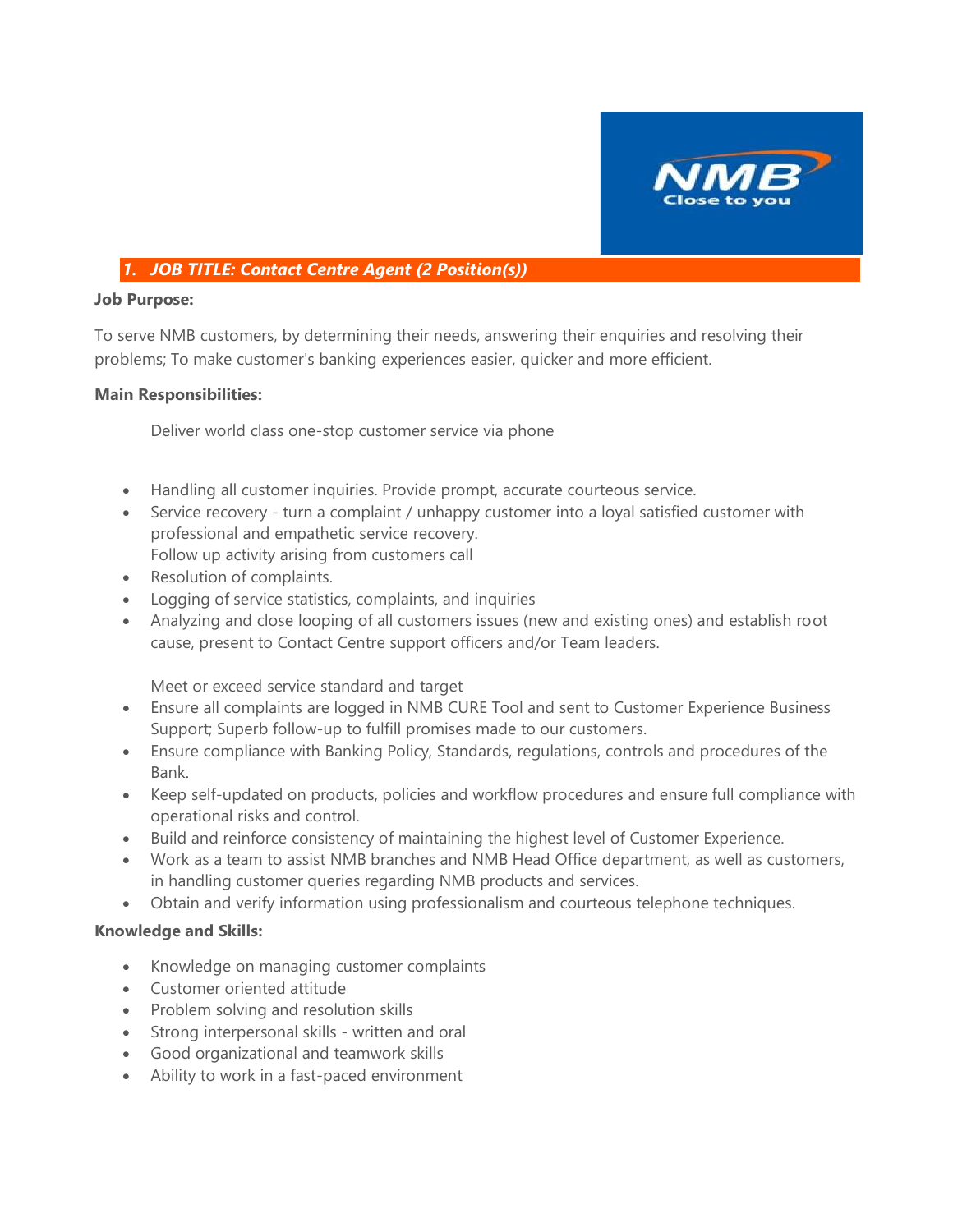- Ability to manage a modern, technology-oriented product and provide customers with the knowledge required on applications.
- Familiarity with Microsoft programs, as well as affinity for computers and the ability to quickly and effectively use client specific computer systems and databases to review accounts and update data with accurate information.

#### **Qualifications and Experience:**

- Holder of university degree/Advanced diploma in Business Administration/Social sciences or equivalent qualifications from recognized higher learning institution.
- Strong Background in telecommunication industry
- Experience with call center technologies
- Experience working in a Financial/Banking industry is an Asset
- Proven sales, cross-selling, and up selling experience

#### *2. JOB TITLE: Learning & Talent Development Trainer (1 Position(s))*

#### **Job Purpose:**

To design, develop and deliver training solutions and implementation of planned training programs.

#### **Main Responsibilities:**

- Create a range of solutions to optimize performance results (e.g., classroom and online courses / sites / performance support, simulations, assessments, graphics, video, social media, etc.).
- Manage revisions and updates to classroom programs and eLearning courses from time to time as per guidelines
- Customize classroom and eLearning courses
- Ensures content meets learning objectives by assessing, developing, and deploying feedback mechanisms
- Comply and ensure quality design, development and delivery (facilitation) of learning solutions via learning and development standards, including instructional design and adult learning theories.
- Monitor effectiveness of the delivered learning solutions and usability of instructional media elements developed.
- Identify areas of weakness in instructional media or media development processes, and recommend strategies for improvement
- Administer end-of-course evaluation forms, analysis of participant and trainer's feedback in both classroom and online setting.
- Perform periodic course reviews based on identified gaps in either design process, evaluations, or changes in the business.

#### **Knowledge and Skills:**

- Excellent understanding and working knowledge in designing instructions through instructional design theories and adult learning principles.
- Proficiency in e-learning development production and authoring tools is an added advantage
- Ability to design effective instructions for both classroom and online delivery
- Excellent digital and traditional instructional design skills
- Excellent facilitation and presentation skills.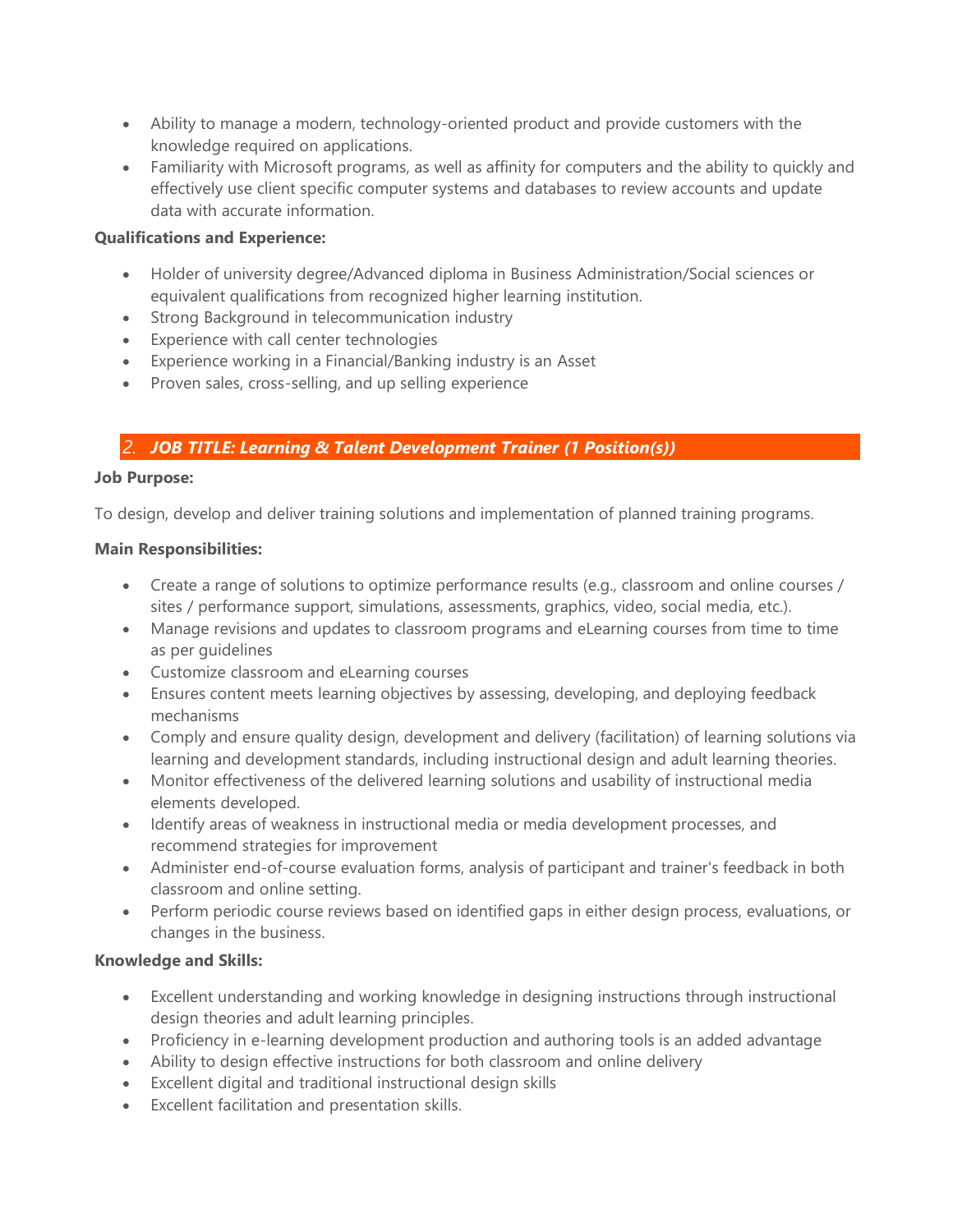- Strong verbal and written communication skills. Be able to communicate complex ideas and information effectively, clearly and concisely.
- Strong analytical and report writing skills.

#### **Qualifications and Experience:**

- Bachelor of Education/ Human Resources/BSc. Instructional Design or any other related field.
- A Certification in Learning & Development / Train of Trainers Certification is highly recommended.
- Minimum 3 years' experience designing, developing, delivery and monitoring of learning solutions.

#### *3. JOB TITLE: Zone Systems Administrator (1 Position(s))*

#### **Job Purpose:**

Perform daily maintenance, monitoring and support of NMB working tools at Head Office and branches, quality assurance of work done by suppliers and service delivery that meet and exceed business and customers' expectations (availability, recoverability, security and continuous improvement).

#### **Main Responsibilities:**

- Daily and scheduled maintenance of Branch user working tools (Desktops, Laptops, Teller Printers, MFP's, Desktop Printers, Flatbed scanners, Cheques Scanners, CCTV gargets, Agrivouchers scanners, forex boards, Note Machines Counting, Sorting, Banding & Strapping Machines), Electric power systems (Generators, Uninterruptible Power Supply - UPS, Stabilizers, Inverters, Solar / Wind Power systems, etc.), Self Service terminals (Onsite & Offsite ATMs, Branch POS terminals, Merchant and Agents POS terminals, etc.).
- Perform daily morning check for all the branches within your zone to and resolve/escalate all the problems that require maintenance.
- Updating and maintenance of Asset Management database, current inventory, disposal process and managing the life cycle of branch working tools every six Months
- Resolution and closure of support working tools incidents and problems logged into Service manager from branches/head office ensuring SLA(s) and customer expectation are met
- Attendance of all planned maintenance activities such as preventive and corrective maintenance of working tools.
- Supervise Vendors (Quality Assurance) on site when conducting planned and unplanned maintenance of working tools to ensure quality of the completed job (good workmanship) at the shortest possible duration to avoid unnecessary delays at a minimum disruption of customer services and cost effectiveness.
- Ensure that daily, weekly, and monthly statistics, status reports, and graphical aids are completed and continually modified to meet the needs of the department.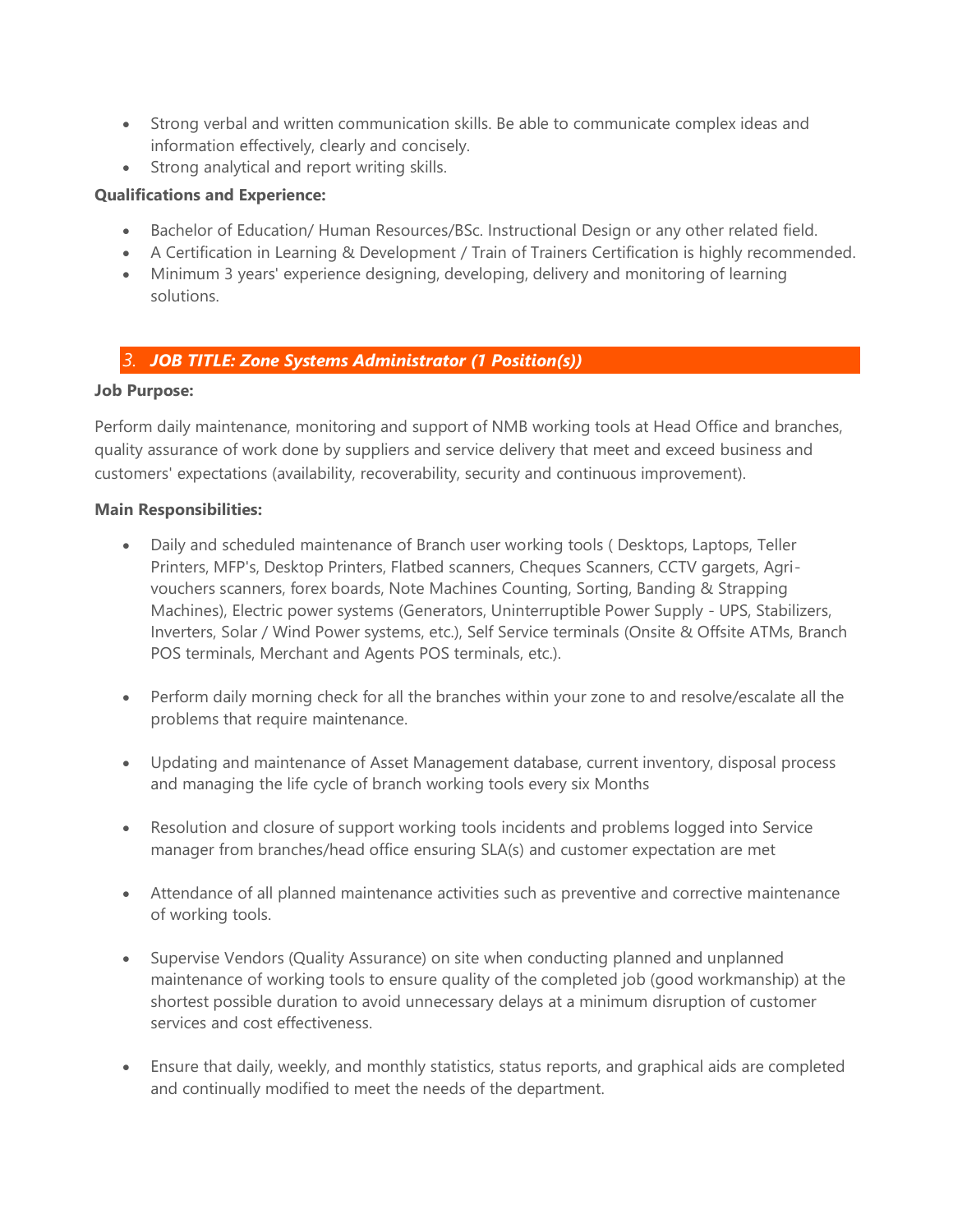- Providing first-aid / basic troubleshooting training to two Branch IT Champions that will be identified at every branch. The Branch IT Champions will be the first contact points for Zone Systems Administrator regarding all ICT systems incidents and problems.
- Escalation to and closely follow-up with Second level support (respective Head Office ICT section), and 3rd level support (system vendors) for all branch IT systems incidents and problems which cannot be resolved by him / her.
- Daily follow-up to ensure that all PCs and laptops are protected with latest NMB standard security controls
- Planning and carrying out all his/her duties in the area (branch visits, etc.) in good order of priority and cost effective manner
- Prepare and submit the list of obsolete, end of life equipment and computers for donation quarterly. Ensure all items are rechecked to avoid disposing equipment that are still fit for NMB. Facilitate the sign off from the zonal level.
- Responsible for installation and configuration of ATM and monitor the performance/UPTIME of zone.

#### **Knowledge and Skills:**

- Technical knowledge of banking IT systems used in branches.
- Ability to work in a fast changing banking service environment.
- Ability to provide basic user training to branch staff.
- Ability to provide basic technical training to branch IT champions.
- Strong knowledge on Head Office working tools and other computer peripherals
- Commitment to the values of integrity, accountability, transparency, scientific rigor and drive
- Positive self-esteem, Confident, good oratory and communication skills.
- IT systems troubleshooting skills.
- Must be committed to self-development and be enthusiastic about acquiring new skills and embracing new technologies
- Time planning, organizing and logistics skills
- ICT Service Management skills (ITIL) will be added advantage
- Networking skills (CCNA)
- Ability to quickly understand new technologies' benefits and how these may impact current business practices.
- Ability to present technical data in a comprehensive, yet clear manner.
- Technical interaction with vendors, contractors, and other stakeholders

#### **Qualifications and Experience:**

- At least a degree in ICT engineering discipline
- Certification in any IT systems (e.g. Cisco, Microsoft, etc.) will be an added advantage
- At least 1 year of relevant work experience in banking IT systems support.
- Ability to work on own initiative and be a self-starter, prioritizing work with minimum supervision and work under pressure.